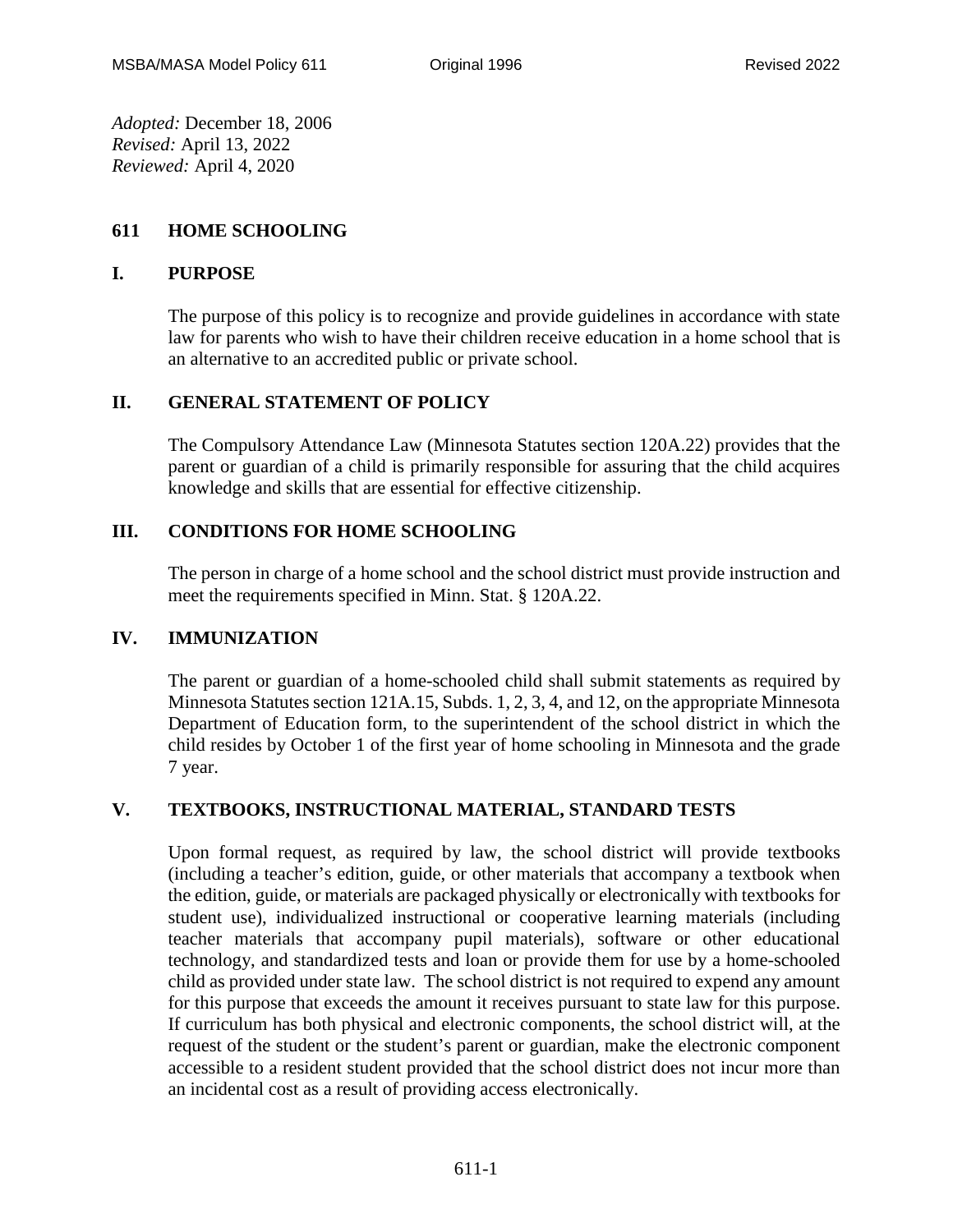#### **VI. PUPIL SUPPORT SERVICES**

Upon formal request, as required by law, the school district will provide pupil support services in the form of health services and counseling and guidance services to a homeschooled child as provided under state law. The school district is not required to expend an amount for any of these purposes that exceeds the amount it receives pursuant to state law.

## **VII. EXTRACURRICULAR ACTIVITIES**

Resident pupils who receive instruction in a home school (in which five or fewer students receive instruction) may fully participate in extracurricular activities of the school district on the same basis as other public school students.

#### **VIII. SHARED TIME PROGRAMS**

Enrollment in class offerings of the school district.

- A. A home-schooled child who is a resident of the school district may enroll in classes in the school district as a shared time pupil on the same basis as other nonpublic school students. The provisions of this policy shall not be determinative of whether the school district allows the enrollment of any pupils on a shared-time basis.
- B. The school district may limit enrollment of shared-time pupils in such classes based on the capacity of a program, class, grade level, or school building. The school board and administration retain sole discretion and control over scheduling of all classes and assignment of shared time pupils to classes.

## **IX. OPTIONAL COOPERATIVE ARRANGEMENTS**

- A. Activities
	- 1. Minnesota State High School League-sponsored activities (in which six or more students receive instruction in the home school or the home school students are not residents of the school district).

A home school that is a member of the Minnesota State High School League may request that the school district enter into a cooperative sponsorship arrangement as provided in Minnesota State High School League bylaws. The approval of such an arrangement shall be at the discretion of the school board.

a. The home school must become a member of the Minnesota State High School League in accordance with the rules of the Minnesota State High School League.